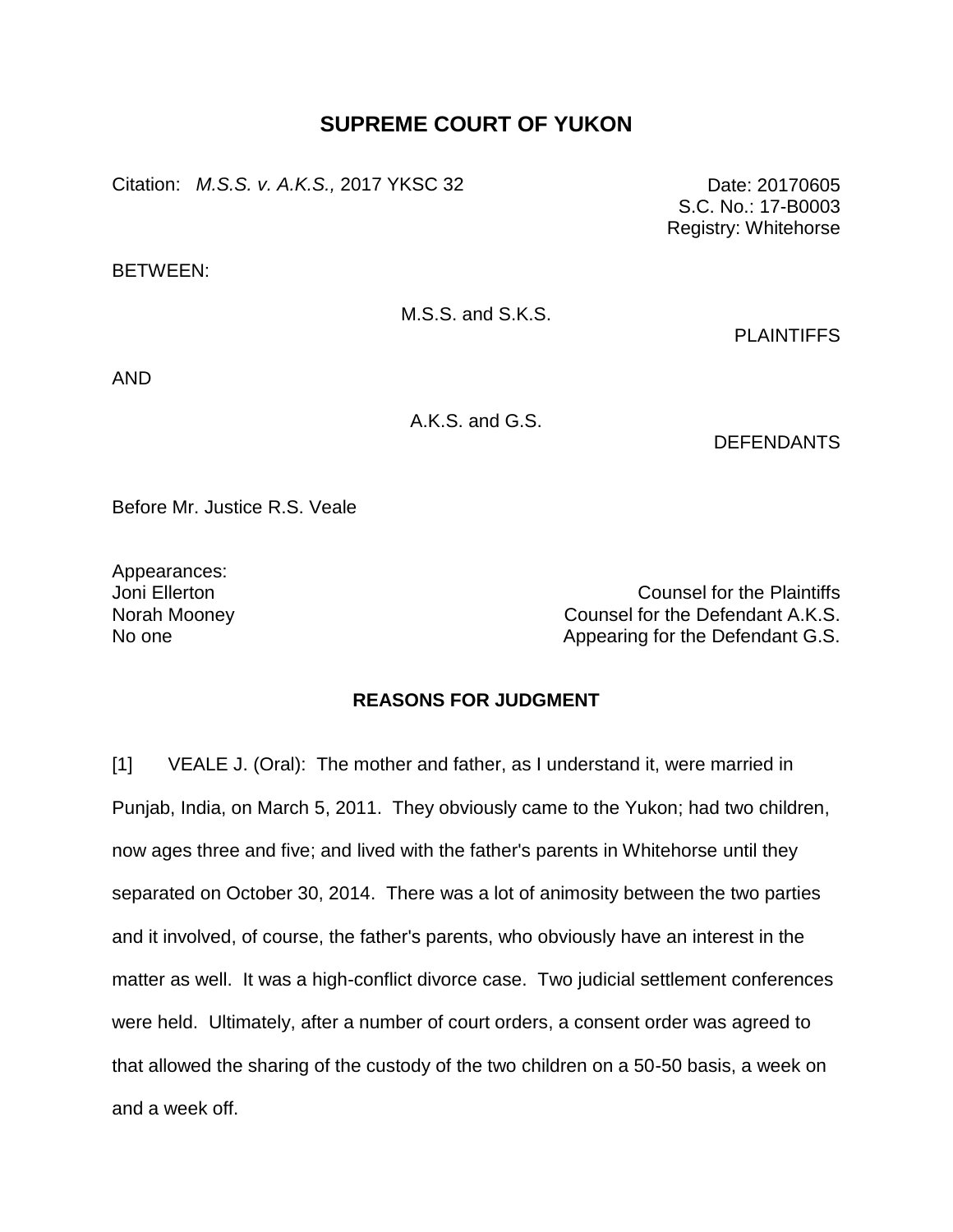[2] What brings this application to court is that the father was charged with assault

on the three-year-old child. I am not at all clear on the nature of that, except that

apparently there was a bruise on the child's face and there was reporting by the eldest

child. Ultimately, Children and Family Services and the RCMP became involved.

[3] On March 24, 2017, after investigation, a charge of assault was indicated by the

RCMP. There was an undertaking signed by the father. Term 3 reads as follows:

Have no contact directly or indirectly or communicate in any way with [names of mother and the two children] except with the prior written permission of the bail supervisor after consultation with Victim Services, the Spousal Abuse Program, Family and Children's Services, and the Royal Canadian Mounted Police.

[4] That is the undertaking that is in existence now and that relates to the Territorial Court assault charge.

[5] The application before me today comes from the brother and sister of the accused father, who wish to resume their contact with the two children. The evidence indicates that they certainly had contact with the children when the parents were together and they had contact subsequent to their separation when there was a 50-50 order for custody that would have been through their brother, the accused father. They have had no access since March of 2017 because the mother is refusing access, as a result of the allegations in the criminal matter.

[6] I should indicate to all parties that a lot of what we are dealing with here today are allegations.

[7] What is clear is the fact that the mother makes some allegations of financial and psychological abuse by the paternal grandparents. There is evidence in support of that, namely, a lawsuit by the grandfather for \$2 million. The evidence before me,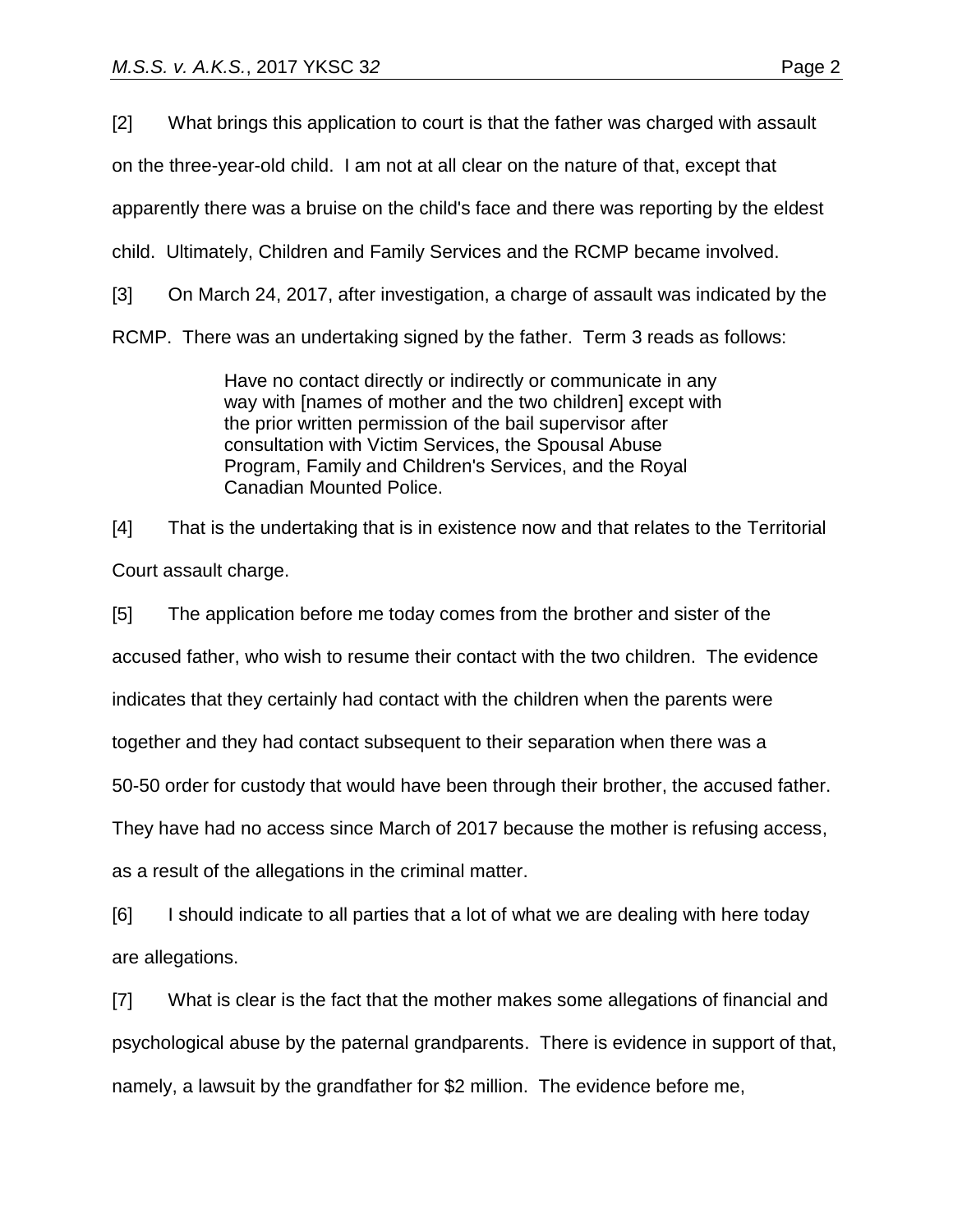uncontradicted, indicates that that was to be discontinued as a result of settlement conferences in the family matter, but I understand it has not been discontinued.

[8] The only other information that I think is uncontested is that the brother and sister of the accused father have made efforts to contact the children either through daycare or the school. Those efforts, as I understand it, have not been successful. I would advise the brother and sister not to pursue those avenues until there is a court order indicating that access is appropriate.

[9] At this stage of the proceeding, the interests of the Court is not to favour either the mother, the father, or the father's brother and sister. The interests of the Court, at this time, are the interests of the children. It is the children's safety and the children's interests that are of the highest priority, and those are the ones that I take into consideration. When I say that, I am not saying that any of the parties are particularly at fault. I am simply saying that it is not the parental interests or the interests of the father's family that are paramount. What is paramount is the interests of the children. [10] It is an unusual application in the sense that often these matters are worked out but what is unusual is that when there is a criminal charge — and I appreciate that it is an allegation — it is a very delicate situation. I take that from the wording of the RCMP undertaking when it says that there must be consultation with consultation with "Victim Services, the Spousal Abuse Program, Family and Children's Services, and the Royal Canadian Mounted Police." That is a lot of parties to be consulted. I assume that it is in there for a purpose.

[11] I should indicate that the brother and sister are prepared to have supervised access, which may be an appropriate way to deal with this matter. That is objected to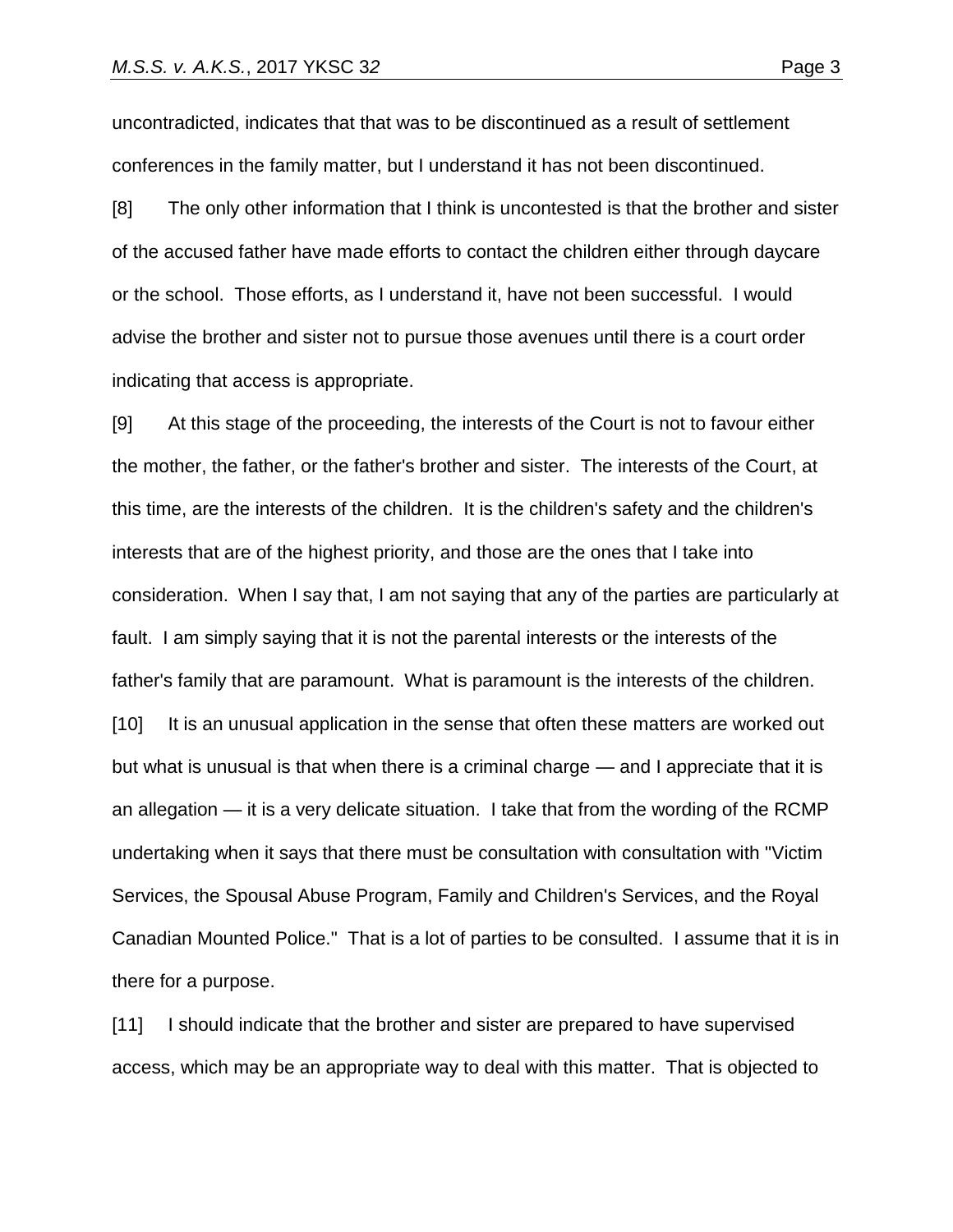by counsel for the mother at this particular time because there are a number of concerns that may arise out of potential influence. There is no evidence that there is going to be influence but it is a very delicate situation and, of course, the children are the ones that need the protection.

[12] I do not know the facts surrounding the allegations. It is doubtful they will ever be agreed upon, in any event. However, I am concerned about what has been presented so far, namely, the attempts to contact the children and the allegations of financial and psychological abuse.

[13] At this time, I am not prepared to order supervised access, which I think would be the appropriate way to go if the facts were to support it, but I am going to recommend that an advocate for the children be appointed. I am going to recommend Kathy Kinchen. I know her to be the most experienced lawyer in town with respect to these matters. I am assuming that she has no conflict of interest in this particular case. If there is some conflict, counsel should let me know if they are aware of it.

[14] At this time, I am recommending that the advocate for the children not speak to the children but, rather, do as the undertaking says and speak to Victim Services, the Spousal Abuse Program, Family and Children's Services, the Royal Canadian Mounted Police, and anybody else that she considers to be relevant to making a recommendation to the Court with respect to the best interests of the children.

[15] If for some reason the children should be involved, I think she should come back to court to make that application, rather than do it on her own and get involved in an unfortunate way in the criminal process.